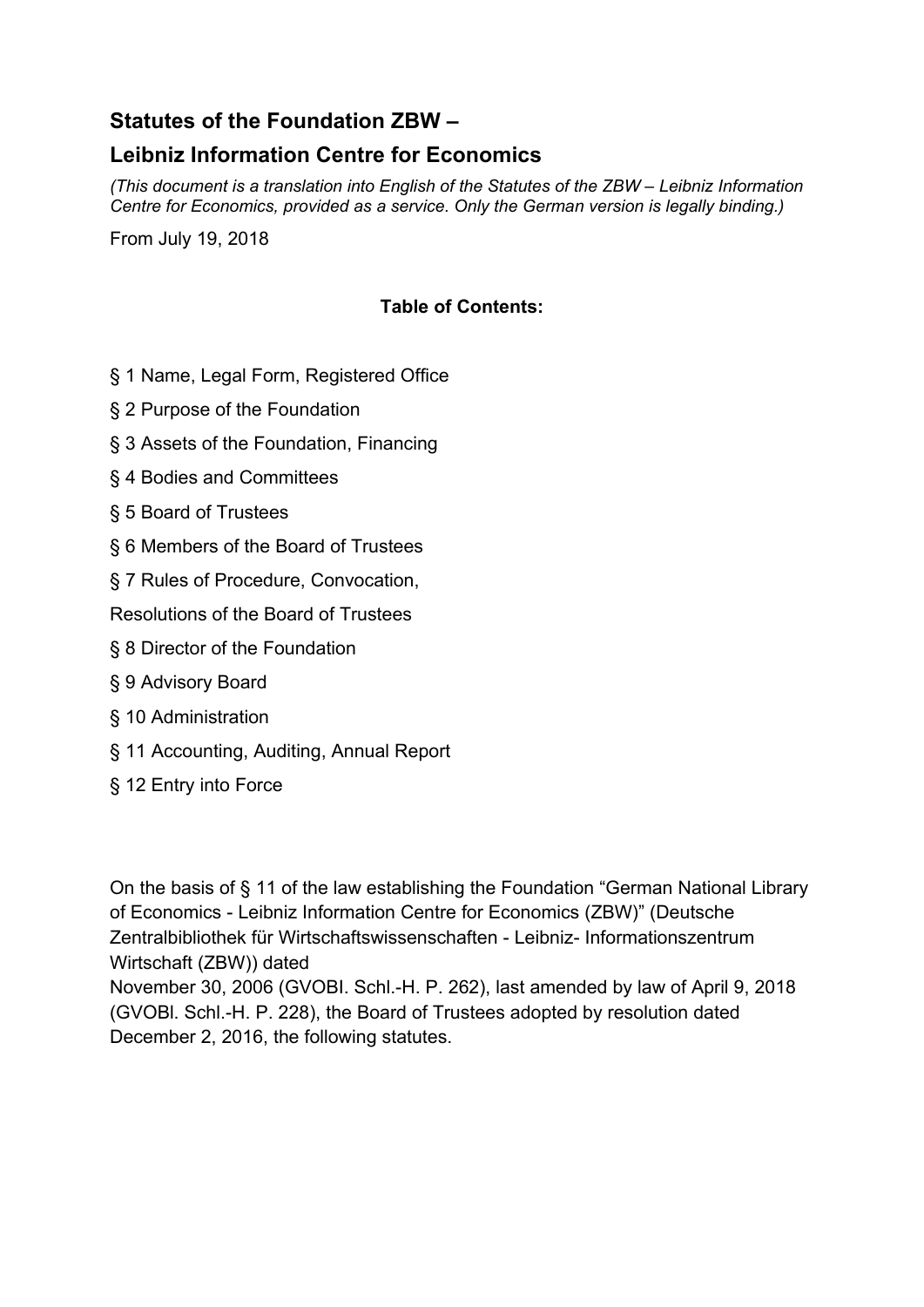#### **Name, Legal Form, Registered Office**

(1) The "German National Library of Economics - Leibniz Information Centre for Economics (ZBW)", created out of the libraries of the Kiel Institute for the World Economy (IfW) and the Hamburg Institute of International Economics (HWWA), is a foundation with legal capacity under public law of the State of Schleswig-Holstein (Federal State).

(2) The Foundation bears the name "German National Library of Economics - Leibniz Information Centre for Economics (ZBW)" and is also called ZBW - Leibniz Information Centre for Economics.

(3) The Foundation is based in Kiel. It has its own locations in Kiel and in Hamburg. The Foundation can set up additional locations in order to store its holdings in stackrooms.

(4) The Foundation is under the supervision of the Ministry of Schleswig-Holstein (Ministry) that is responsible for the promotion of scientific research. All matters are coordinated with the other two funding organizations of the Foundation, the government agency of the Free and Hanseatic City of Hamburg responsible for funding scientific research and the competent Federal Ministry.

(5) The Foundation pursues, exclusively and directly, charitable purposes within the meaning of the section "Tax-privileged Purposes" of the German Tax Code.

#### **§ 2**

#### **Purpose of the Foundation**

(1) The Foundation collects and indexes economic literature that has been published internationally. It offers comprehensive services that enable the efficient, effective and sustainable use of specialist economic information. It is a user-oriented scientific information infrastructure that is committed to exchanging information in a modern and innovative manner.

(2) In order to make its services available for scientific, commercial, political and administrative as well as educational and training purposes, the Foundation maintains close ties to and cooperates with both scientific institutions, in particular universities in Kiel and Hamburg, as well as scientists, from both Germany and abroad, from national and international research institutions and institutions focusing on the transfer of information. The Foundation may undertake other tasks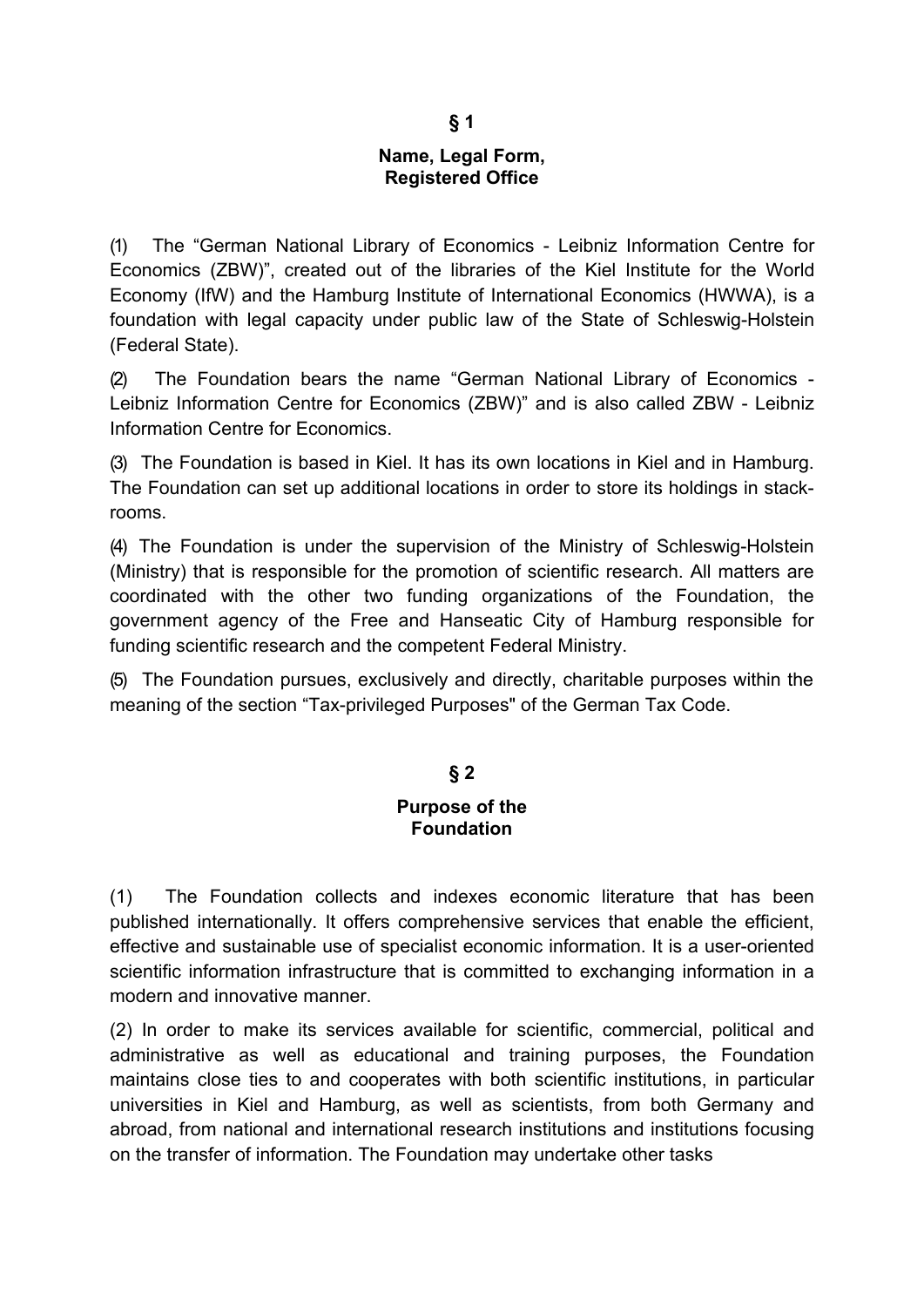related to the provision of economic information. These include, in particular, application-oriented research in the fields of computer and information science. To this end, the Foundation conducts joint appointment procedures with universities.

(3) The Foundation may, with the consent of the funding organizations and the investment management of the State of Schleswig-Holstein, participate in companies under private law in order to fulfill the purpose of the Foundation.

(4) The Foundation is an affiliate of the Christian-Albrechts-Universität zu Kiel (University of Kiel) in accordance with the Higher Education Act of the State of Schleswig-Holstein.

(5) Joint appointments made between the Foundation and universities and the holding of lectures by employees of the Foundation are governed by a cooperation agreement between the Foundation and the respective university.

#### **§ 3**

## **Assets of the Foundation, Financing**

(1) The Foundation's assets comprise the transferred assets of the ZBW and the library of HWWA. These may also be tangible assets. Said assets must be maintained on a permanent basis and may not be used to cover liabilities.

(2) The Foundation's assets also include the income produced by the Foundation's assets, grants and other income, insofar as these are not required by § 4 of the law establishing the Foundation "German National Library of Economics - Leibniz Information Centre for Economics (ZBW)" to fulfill the Foundation's tasks or are otherwise not earmarked.

(3) The Foundation performs its tasks using

- the annual contributions of the Federal Government, the Federal States, the State of Schleswig-Holstein and the Free and Hanseatic City of Hamburg,
- other sources of income.
- $-$  donations from third parties.
- income from the Foundation's assets.

(4) The Foundation's assets may be increased by donations from the founder or third parties. If donations are not expressly applied to the assets of the Foundation, they then serve, exclusively and directly, the purposes stated in § 2.

(5) The Foundation's assets are to be retained in its portfolio. Assets may only be sold or encumbered if the proceeds are used to acquire equivalent assets.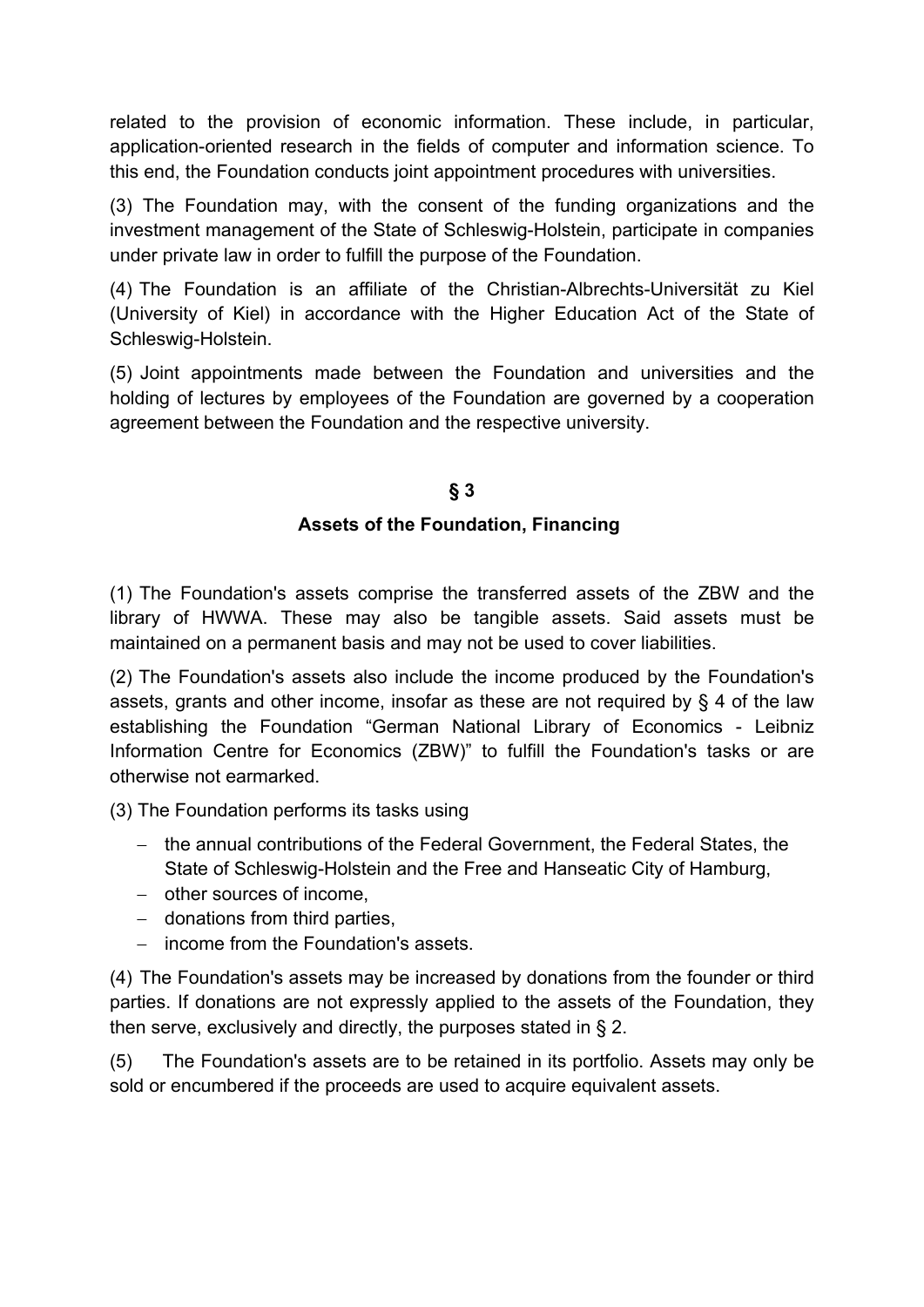#### **Bodies and Committees**

(1) The bodies of the ZBW include the Foundation Council and the Director of the Foundation.

(2) For the purpose of facilitating the management of the company, a Board of Directors (directorate) will be set up to include, in addition to the Director, a member responsible for library matters (library director) and a member responsible for administrative management.

(3) Another committee of the ZBW is the Advisory Board.

# **§ 5**

#### **Board of Trustees**

(1) The Foundation Council advises and decides on both financial and fundamental matters of the Foundation. It supervises the legality and profitability of the Foundation's business.

(2) Fundamental matters include in particular:

- $-$  Resolutions concerning the statutes,
- Decisions on research and on the importance of scientific policies that have significant financial implications,
- $-$  The strategic planning of the ZBW,
- Budget planning for the ZBW, medium-term financial planning and programs concerning expansion and investment, the results of an audit and the discharge of a Director,
- Appointment of a Director and other members of the Board of Directors,
- Appointment of an auditor,
- Exceptional legal transactions and measures going beyond the scope of current operations,
- Appointment of the members of the Advisory Board,
- Essential activities and agreements in the context of international cooperation,
- Assert claims of the Foundation against the Director of the Foundation,
- Receiving and advising on the reports of the Advisory Board, and
- Approval of cooperation agreements that affect the Foundation's strategy.

### **§ 4**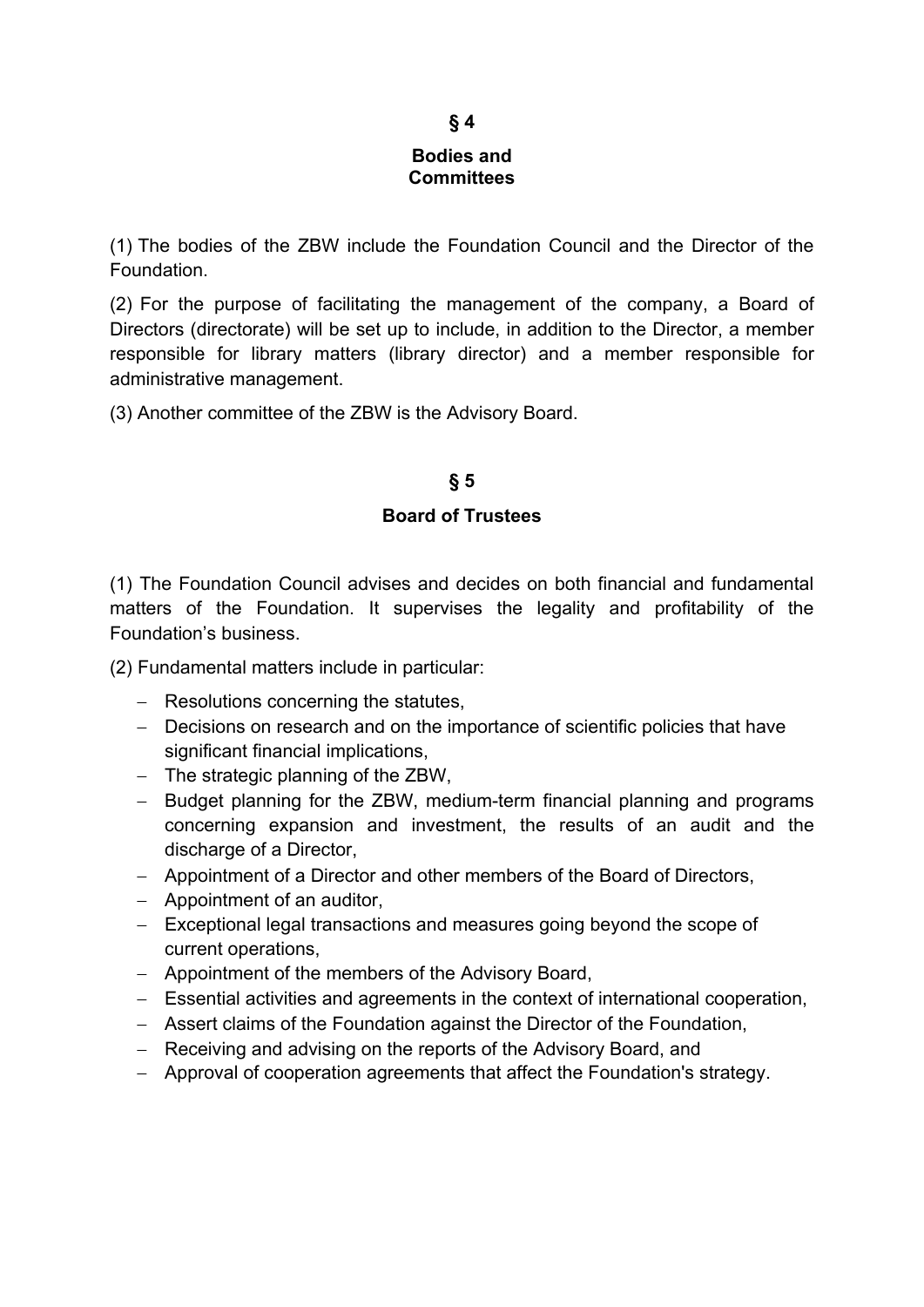- (3) The Foundation Council meets at least once a year or at the request of one third of its voting members. Meetings must be convened with a notice period of three weeks and an agenda must be provided.
- (4) Every two years, the Foundation Council submits a report to the Supervisory Authority on the activities of the Foundation and its institutions. The Supervisory Authority may request an interim report at any time.

## **§ 6**

## **Members of the Foundation Council**

- (1) The Foundation Council consists of ten members with voting rights:
	- 1. A representative of the Ministry of the State of Schleswig-Holstein (Ministry) that is responsible for the promotion of scientific research, and who is appointed and dismissed by said Ministry and is the Chairperson of the Foundation Council,
	- 2. A representative of the government agency of the Free and Hanseatic City of Hamburg responsible for the promotion of scientific research,
	- 3. A representative of the Federal Ministry responsible for the promotion of economic research (Federal Ministry) and who is appointed and dismissed by said Federal Ministry and is the Deputy Chairperson of the Board of Trustees,
	- 4. Another representative of the German Federation,
	- 5. A representative of the Executive Committee of the Christian-Albrechts-Universität zu Kiel (University of Kiel),
	- 6. A representative of the Dean's Office of the Faculty of Economics and Social Sciences of a university in Kiel or Hamburg,
	- 7. A representative of the Dean's Office of the Technical or Natural Sciences Faculty of a university in Kiel or Hamburg,
	- 8. A representative of economic research from either a university or institute,
	- 9. A representative of information or computer science from a university,
	- 10. A representative of a non-university-based research institution engaged in the provision and exchange of information.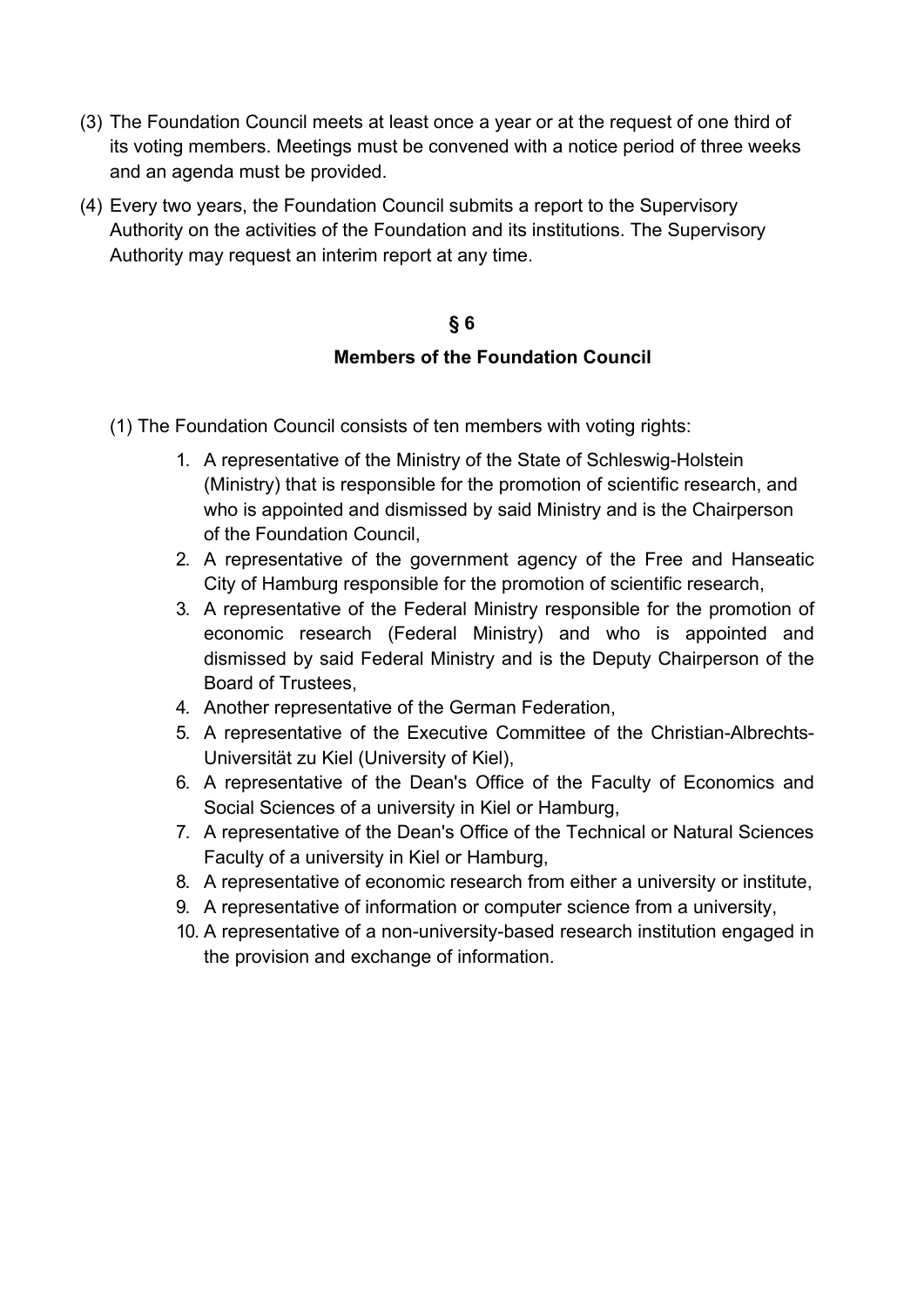- (2) The members of the Foundation Council referred to in Paragraphs 1, Numbers 6 and 7, should, as far as possible, come from both locations.
- (3) The members of the Foundation Council referred to in Paragraph 1, Numbers 8 to 10, shall be appointed, for a maximum term of four years, by the supervisory Ministry at the proposal of the ZBW and in agreement with both the government agency of the Free and Hanseatic City of Hamburg that is responsible for the promotion of scientific research and the competent Federal Ministry. Their reappointment is only allowed once. At the end of their term of office, they will remain in office until the respective new appointments have been made, but for a maximum of one year. When appointing members, care must be taken to ensure that women and men are both given due consideration.
- (4) In the event of an impediment or absence, the members of the Foundation Council may be represented as follows:
	- The members referred to in Paragraph 1, Numbers 1 to 4, by members of their ministries / government agencies.
	- $-$  The members referred to in Paragraph 1, Numbers 5 to 7, by their respective deputies.
	- The members referred to in Paragraph 1, Numbers 8 to 10, are not represented if they are absent.

(5) The Foundation Council as an advisory function:

- The President of the Kiel Institute for the World Economy (IfW); in matters affecting the IfW Foundation, he/she has a right to submit motions,
- Two persons appointed by the Foundation Council at the proposal of the Staff Council; in matters affecting the interests of the staff, each person shall have the right to submit a motion,
- The Equal Opportunities Commissioner, in matters that may affect equality between women and men, the officer has a right to submit a motion,
- The chairperson of the Advisory Board.
- (6) The Director and the two other members of the Board of Directors may also attend the meetings of the Foundation Council in an advisory capacity. The Foundation Council may call in knowledgeable guests for its deliberations.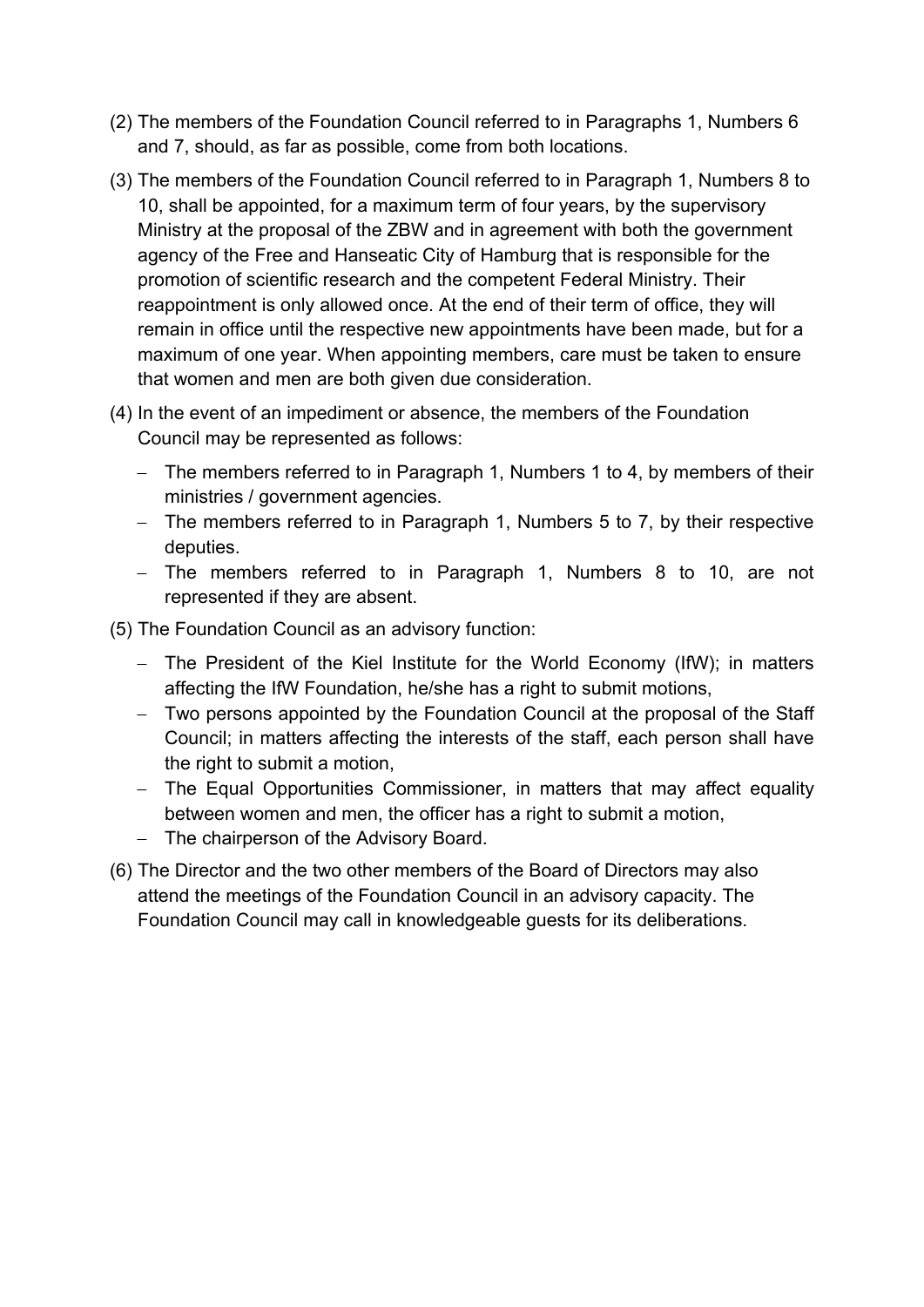#### **Rules of Procedure, Convocation, Resolutions of the Foundation Council**

- (1) The Foundation Council may adopt rules of procedure. It can form committees if necessary.
- (2) The convening of the Foundation Council must be done in writing or electronically, stating the place, time, and agenda, and the required documents must also be sent. In urgent cases, the chairperson may shorten the convocation time; the period may not, however, be less than one week.
- (3) The Foundation Council has a quorum if at least five members are present at the meeting with the chairperson. Resolutions for the adoption of the statutes and their amendment require a decision of the Foundation Council by a two-thirds majority vote of its members. Abstentions are not taken into account when determining the majority.
- (4) Resolutions of the Foundation Council are passed by a majority of the votes cast. Decisions concerning the budget of the foundation and the appointment of the director and deputy director may not be taken against the vote of the representative of the Ministry and the representatives of the Federal Ministries. In questions concerning research and the importance of scientific policies that have considerable financial implications or that concern management personnel, the representatives of the State of Schleswig-Holstein, the Free and Hanseatic City of Hamburg and the Federal Government must, at a minimum, agree. Abstentions are not taken into account when determining the majority. In urgent cases, the chairperson or, in the event of an impediment or absence, the deputy chairperson may bring about decisions by written or electronic means, provided that no member immediately objects to this procedure. The result should be included in the minutes of the next meeting.

#### **§ 8**

#### **Director of the Foundation**

(1) The director manages the Foundation and represents it in and out of court. The Director is assisted by the Board of Directors (committee). If the Director is impeded or absent, the Director's duties will be performed by the other members of the Board of Directors in accordance with their respective responsabilities. The rules governing internal representation, responsibilities and procedures of the Board of Directors are also governed by the Rules of Procedure drawn up by the Board of Directors, which require the approval of the. Foundation Council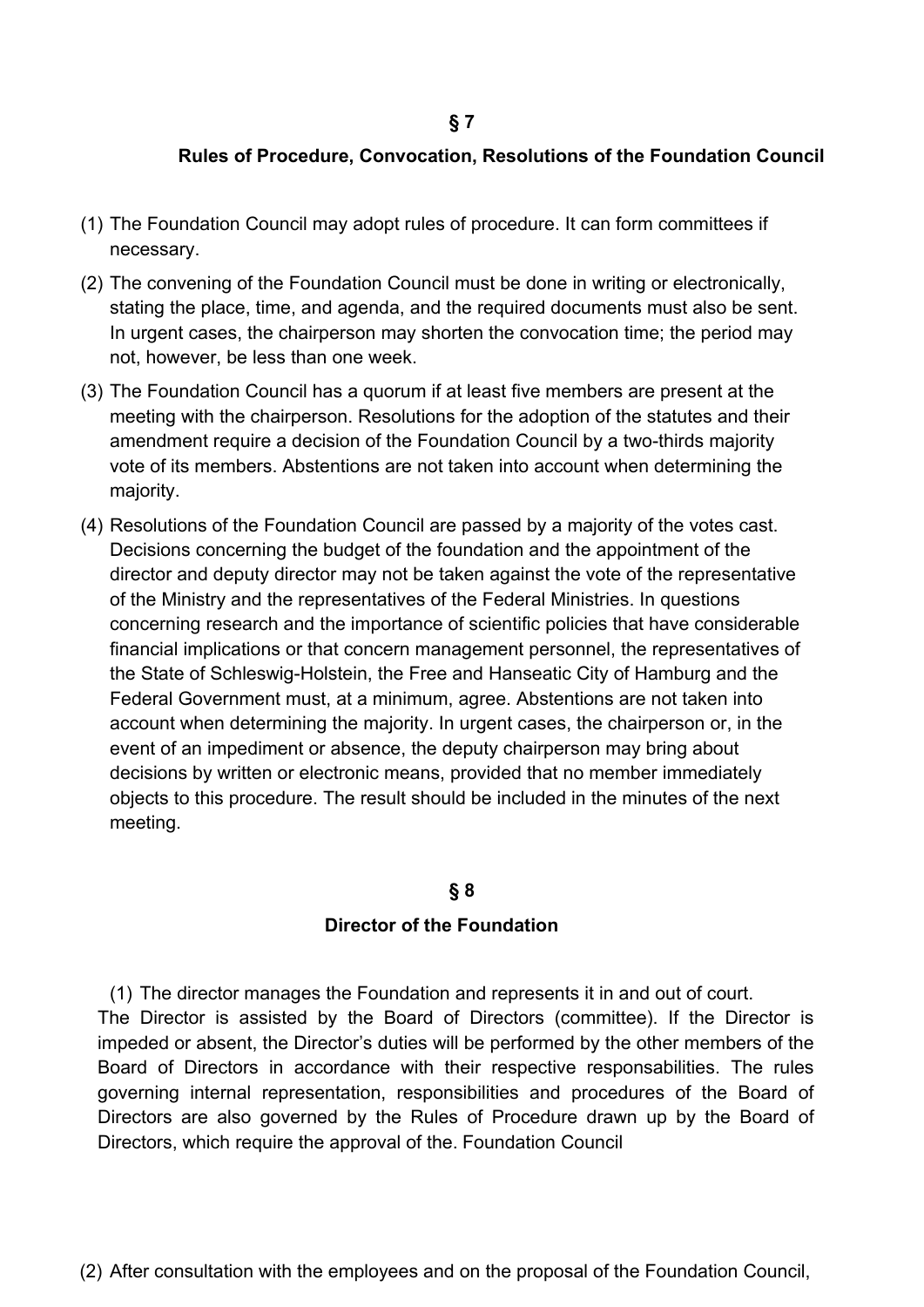the Director will be appointed by the Ministry of Land Schleswig-Holstein for a period of five years, after he/she has been appointed professor on the basis of a joint appointment procedure with an institution of higher education. Reappointment is allowed.

# **§ 9 Advisory Board**

(1) An Advisory Board will be set up to advise on the planning of the research program and at the same time represent the interests of the users in the planning and implementation of the service program. It advises the bodies on basic technical and interdisciplinary issues of the Foundation and regularly evaluates the quality and user orientation of the service and reports on these matters to the Foundation's bodies. Furthermore, the recommendations of the Senate of the Leibniz Association (Leibniz-Gemeinschaft) regarding the tasks of the Advisory Boards and their contribution to quality assurance within the Leibniz Association shall apply as amended.

(2) The Advisory Board has nine members. It is composed as follows:

- Two representatives from institutes for national information infrastructure,
- Three user representatives, two of them from the higher education sector,
- A representative of the "Deutsche Forschungsgemeinschaft",
- Three representatives from the fields of information transfer, computer science or information science.

§ 6 Para. 2 applies to the appointment of members.

(3) The members of the Advisory Board are appointed by the Foundation Council for a maximum of four years. Their reappointment is only allowed once. In the appointment process, care must be taken to ensure that both women and men are given due consideration.

(4) The Advisory Board shall appoint, from among its members, the chairperson and the deputy chairperson for a term of office that corresponds to the respective Advisory Board member's term on the Advisory Board. The Advisory Board meets at least once a year. It can invite guests to meetings and use external consultation services. The Advisory Board may adopt rules of procedure.